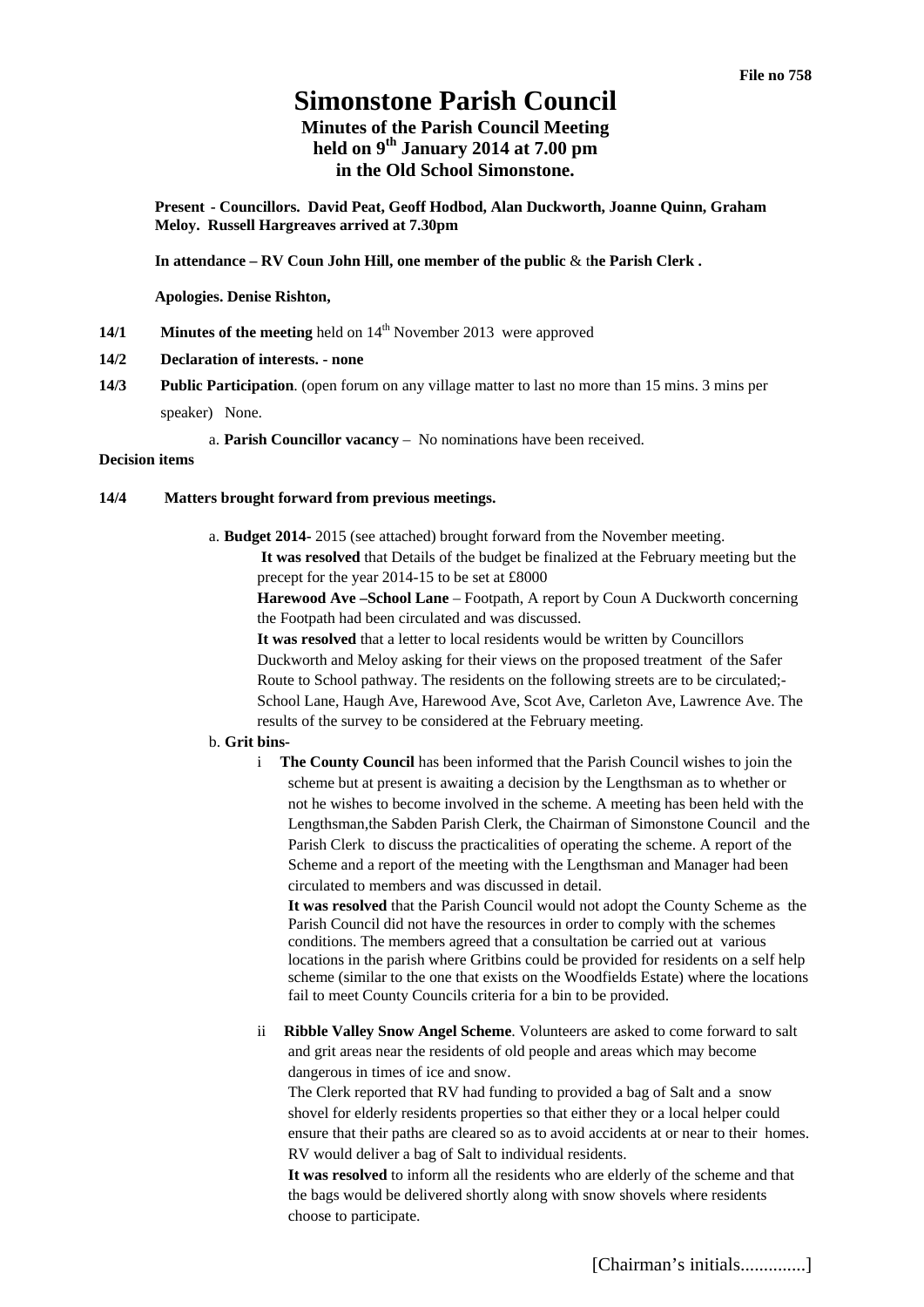# **14/6 Governance**

- a. **Meeting** Dates of the Governance Working party.
	- **It was resolved** to set a meeting date at the February Parish Council meeting.

#### **14/7 Donations requested**

- a. **CAB** Further to the Parish Council's request for additional information, the Bureaux had assisted 26 residents in the Read and Simonstone parishes in the last year. **It was resolved** to donate £50 to the Bureaux.
- b. **Donation-** toward Speed Camera attachment operated by John Aizlewood **It was resolved** be considered at February Parish Council meeting

#### c. **The Little Green bus. Service**

**It was resolved to** donate £150.

#### **14/8 LCC**

- a. **Highways Potholes** East end Harewood Ave have not been repaired as requested and a notice to repair Simonstone Lane has been received and promulgated.
- b. **Carleton Ave footpath** had been reported to the PROW Officer for repair. **It was resolved** to keep a watching brief on progress.
- c. **Complaint to United Utilities** concerning the damage to footpath and verges between 21 and 23 Carleton Ave. Coun. Duckworth reported that some repair work had been carried out but not completed and that Coun. Duckworth was continuing to pursue the matter. **It was resolved** to note the report.

#### **14/9 Christmas .**

a. **Review.** The arrangements for Christmas 2014 - it was reported that the Parish Council had received a number of thanks from guests for what was a successful event. **It was resolved** that arrangements for Christmas 2014 should be along the lines of 2013 and the date of the party should be the 6<sup>th</sup> December.

#### **14/10 Planning**

a. **Core Strategy-**The Clerk reported that the Final Consultation stage of the Ribble Valley Core Strategy had been reached and asked if the Parish Council wished to comment on it.

**It was resolved** to note the report.

- b. **Mayor's Reception** A paper was presented by John Macholc RV Senior Planning Officer. He explained that fundamental changes had been made to Planning Laws. **It was resolved** to note the report.
- c. **The Chairman reported** that he and Councillor Duckworth had had a meeting with the Chief Executive of RVBC who had suggested that the Simonstone Parish Plan should be formally accepted by RVBC.

**It was resolved that** for the plan to be forwarded to Ribble Valley Borough Council for formal acceptance.

| <b>Application Number</b><br>3/2013/0870<br>07/10/2013 |                                                                                                                                                                                                                                                                                                                                                                                                                                                                                                                                                                                                                                                                                   | <b>Officer:</b> : Daniela Ripa 01200 414518 | <b>Grid Reference 377522435862</b> |  |
|--------------------------------------------------------|-----------------------------------------------------------------------------------------------------------------------------------------------------------------------------------------------------------------------------------------------------------------------------------------------------------------------------------------------------------------------------------------------------------------------------------------------------------------------------------------------------------------------------------------------------------------------------------------------------------------------------------------------------------------------------------|---------------------------------------------|------------------------------------|--|
| <b>Address</b>                                         | Land adjacent to White Hill Trapp Lane Read /Simonstone                                                                                                                                                                                                                                                                                                                                                                                                                                                                                                                                                                                                                           |                                             |                                    |  |
| <b>Proposal</b>                                        | Change of use from agricultural pasture land to equine facilities, to create a fenced Menage<br>arena and 4 Paddocks. An area of ground within the boundary fence of the land, adjacent to the<br>existing field gate entrance will have gravel laid to create a parking/turning area for horse<br>transport vehicles. The existing field gate entrance will be moved further back into the land to<br>allow vehicles to pull in without blocking the road (Trapp Lane). Access to the land will also be<br>through an existing opening in the boundary wall, from the adjoining 'White HIII', Back Lane,<br>Read, which is owned by the Applicant Applications for full consent. |                                             |                                    |  |
| <b>Parish Council</b>                                  | The Parish Council objection to this application has been responded to by LCC and forwarded                                                                                                                                                                                                                                                                                                                                                                                                                                                                                                                                                                                       |                                             |                                    |  |
|                                                        | to be the RV Planning Dept for consideration. and copied to members.                                                                                                                                                                                                                                                                                                                                                                                                                                                                                                                                                                                                              |                                             |                                    |  |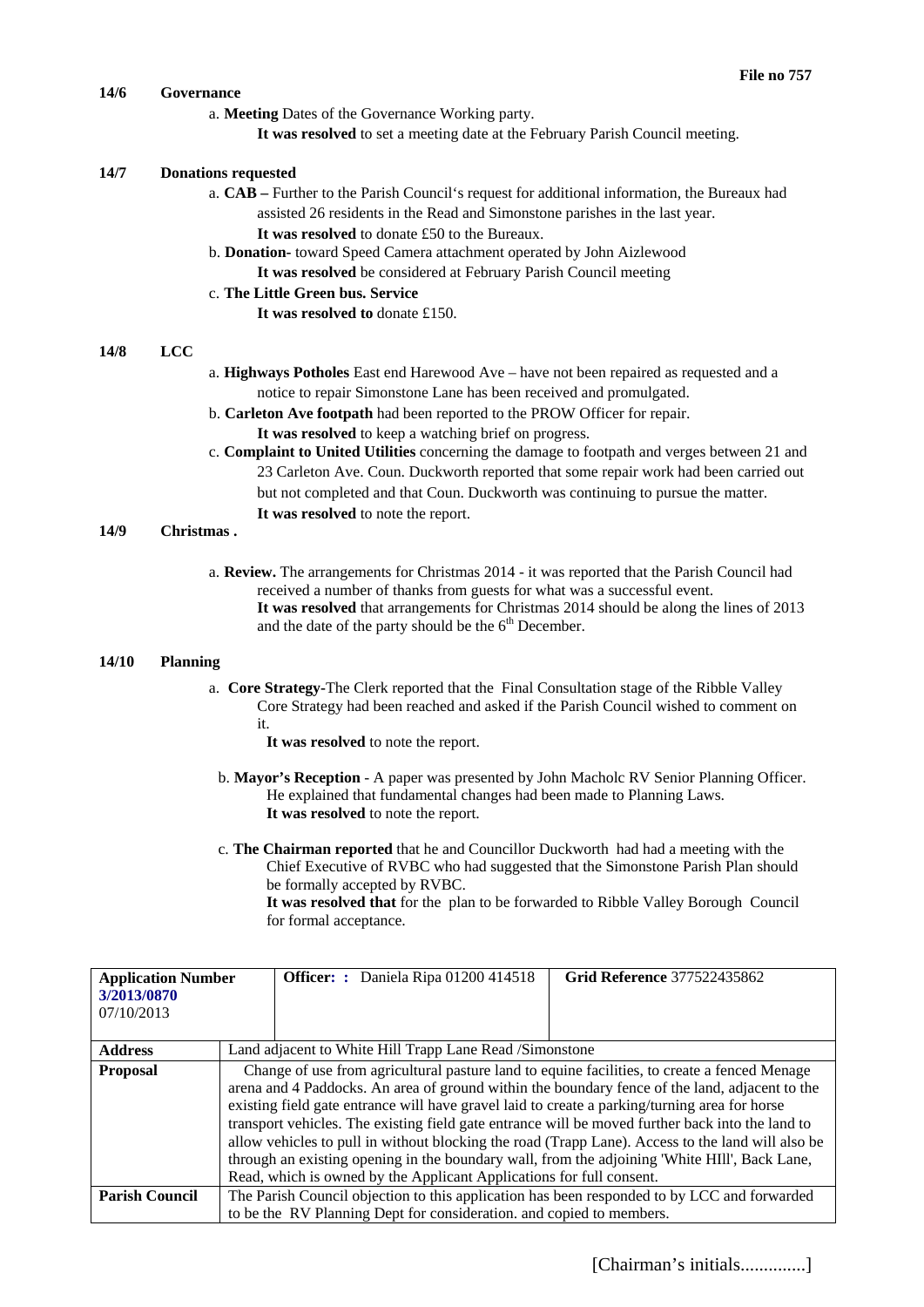| <b>Application number</b><br>3/2013/0899 22/10/2013 | Officer: Colin Sharpe01200414500                                                      | Grid Reference 377407 433189 |  |
|-----------------------------------------------------|---------------------------------------------------------------------------------------|------------------------------|--|
| <b>Address</b>                                      | Altham Pumping Station Burnley Road Simonstone Burnley BB12 7NL                       |                              |  |
|                                                     | Simonstone                                                                            |                              |  |
| <b>Proposal</b>                                     | Change to north west elevation. Removal of central roller shutter to be replaced with |                              |  |
|                                                     | two doors with extra personnel door. Non-Material amendment.                          |                              |  |
| <b>Parish Council</b>                               | No objection                                                                          |                              |  |

| <b>Application number</b><br>3/2013/00989 | <b>Officer:</b> Graham Thorpe                                                                               | <b>Grid Reference 377553 435426</b> |  |
|-------------------------------------------|-------------------------------------------------------------------------------------------------------------|-------------------------------------|--|
| <b>Address</b>                            | Tithe Barn Stables Whins Lane Simonstone                                                                    |                                     |  |
| <b>Proposal</b>                           | Detached double Garage with link to home office to be built within the Garden<br>curtilage of Barn Stables. |                                     |  |
| <b>Parish Council</b>                     | No objection                                                                                                |                                     |  |

| <b>Application number</b><br>3/2013/0962 | <b>Officer:</b> Sarah Westwood                                    | <b>Grid Reference 377553 435426</b> |  |
|------------------------------------------|-------------------------------------------------------------------|-------------------------------------|--|
| <b>Address</b>                           | Calder Vale, Park                                                 |                                     |  |
| <b>Proposal</b>                          | Variation of condition 2 3/2011/0222 substitute the amended plans |                                     |  |
| <b>Parish Council</b>                    | No objection                                                      |                                     |  |

# **14/11 LALC**..

#### a. **Newsletter and Annual report-**

- b. **Sustainable Communities Act –2013.** This Act gives communities an opportunity to seek answers to proposals that appear to have been lost or ignored by any authority responsible for a service or when they have not received an explanation. The route that is available is through the Government website "//barrierbusting.gov.uk" However there are various questions that need to be answered before the process can be completed**. It was resolved** to note the report,
- c. **Spring Conference** 2014-  $5<sup>th</sup>$  April –Leyland Hotel Cost £35 per delegate. Residential accommodation is available. £89.

**It was resolved** that the Chairman and Parish Clerk attend the conference. @£35

- d. **Training Work Shops** for the year 2014, see attached, members requirements are requested so booking can be made.
- It was resolved The Chairman would attend the Chairmanship course on 6<sup>th</sup> March e. **Groundwork Training Day** Friday 3<sup>1st</sup> January Leyland. Reminder.

Noted

#### **14/12 Finance**

# a. **Payment of accounts**

|                                                 | Dove Syke Nursery    | Christmas tree                | £180.00 |  |  |  |
|-------------------------------------------------|----------------------|-------------------------------|---------|--|--|--|
|                                                 | <b>Burnley Hire</b>  | Lighting equipment            | £36.00  |  |  |  |
|                                                 | Mrs Wendy Prosser    | Parrty Food                   | £608.00 |  |  |  |
|                                                 | <b>Steve Scholes</b> | PAC test                      | £7.50   |  |  |  |
|                                                 | Jo Quinn             | <b>Provisions</b>             | £68.94  |  |  |  |
|                                                 | I R Hirst            | <b>Provisions</b>             | £4.00   |  |  |  |
|                                                 | <b>Ron Mason</b>     | Entertainment                 | £80.00  |  |  |  |
|                                                 | D Peat               | Wine                          | £129.80 |  |  |  |
|                                                 | <b>CAB</b>           | Donation                      | £50.00  |  |  |  |
|                                                 | Little Green Bus     | Donation                      | £150.00 |  |  |  |
|                                                 | <b>LALC</b>          | Conference /Chairmanship Fees | £95.00  |  |  |  |
| It was resolved that to pay the above accounts. |                      |                               |         |  |  |  |

**14/13 Budget** 2014-2015 and precept

a. **Sign post rebuilding –** Quotations for restoration of the Blackburn Road Sign post.